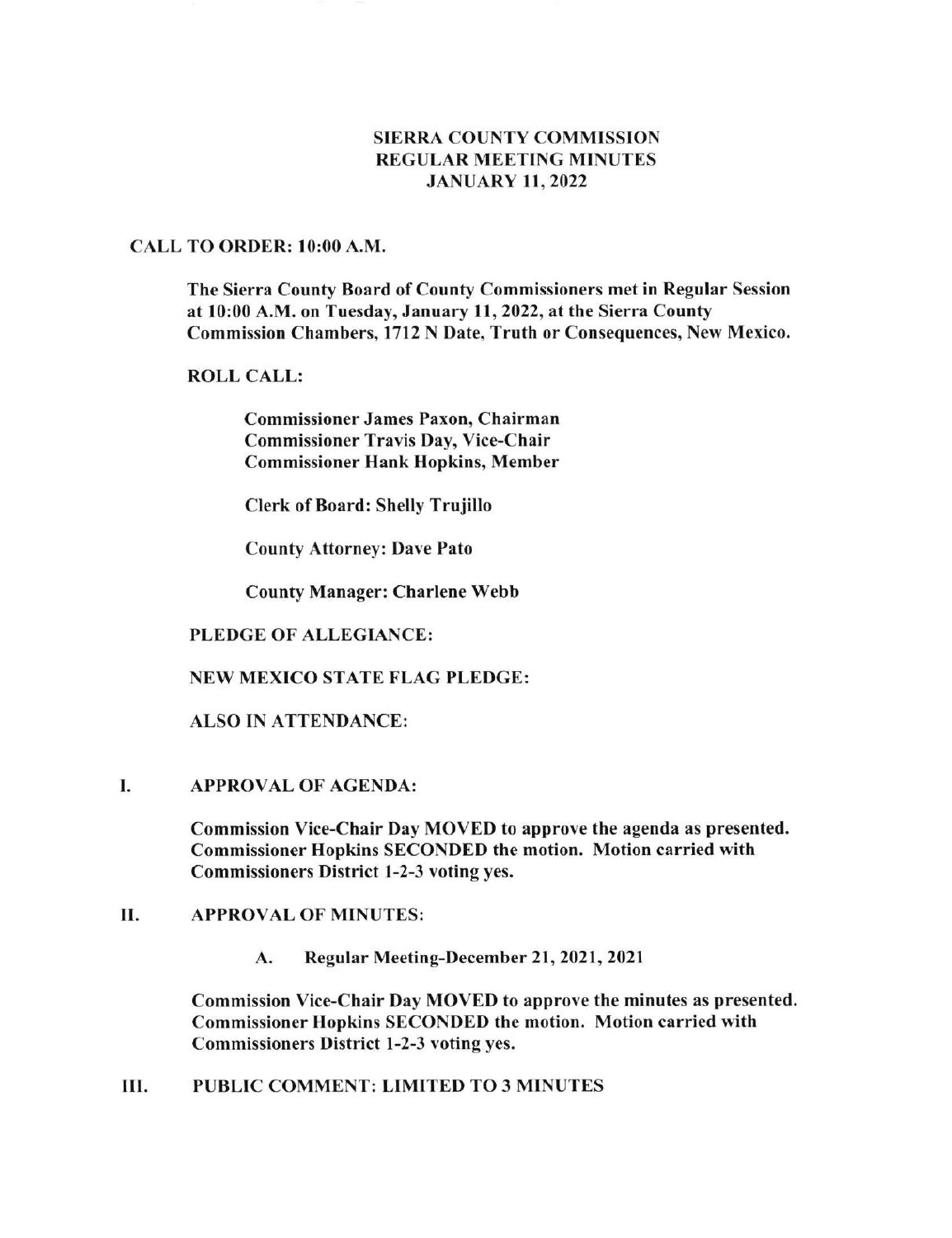- IV. CONSENT AGENDA:
	- A. Resolution No. 110-041- Account Payables
	- B. Resolution No. I 10-042- Budget Adjustments
	- C. Resolution No. 110-043- Indigent Claims

Commissioner Hopkins MOVED to approve Consent Agenda as presented. Commission Vice-Chair Day SECONDED the motion. Motion carried with Commissioner Districts l-2-3 voting yes.

- V. PRESENTATIONS/REPORTS:
	- A, Years of Service Awards B. Department Reports

## VI. BOARD OF FINANCE:

A. December Reconciliation

Commission Vice-Chair Day MOVED to Table the December Reconciliation as presented. Commissioner Hopkins SECONDED the motion. Motion carried with Commissioners District l-2-3 voting yes.

- VII. OLD BUSINESS:
- VIII. NEW BUSINESS:

A. Election of NMCIA Voting Representative

Commission Vice-Chair Day MOVED to approve Election of NMCIA Voting Representative as presented, with Chair Paxon as the Representative. Commissioner Hopkins SECONDED the motion. Motion carried with Commissioner Districts l-2-3 voting yes.

Commission Vice-Chair Day MOVED to approve Election of NMCIA Voting Representative as presented, with County Manager Webb as the Alternate. Commissioner Hopkins SECONDED the motion. Motion carried with Commissioner Districts 1-2-3 voting yes.

B. Comments on Revisions to the Proposed l0j Rule and Draft Supplemental Environmental Impact Statement

Commissioner Hopkins MOVED to approve Comments on Revisions to the Proposed l0j Rule and Draft Supplemental Environmental Impact Statement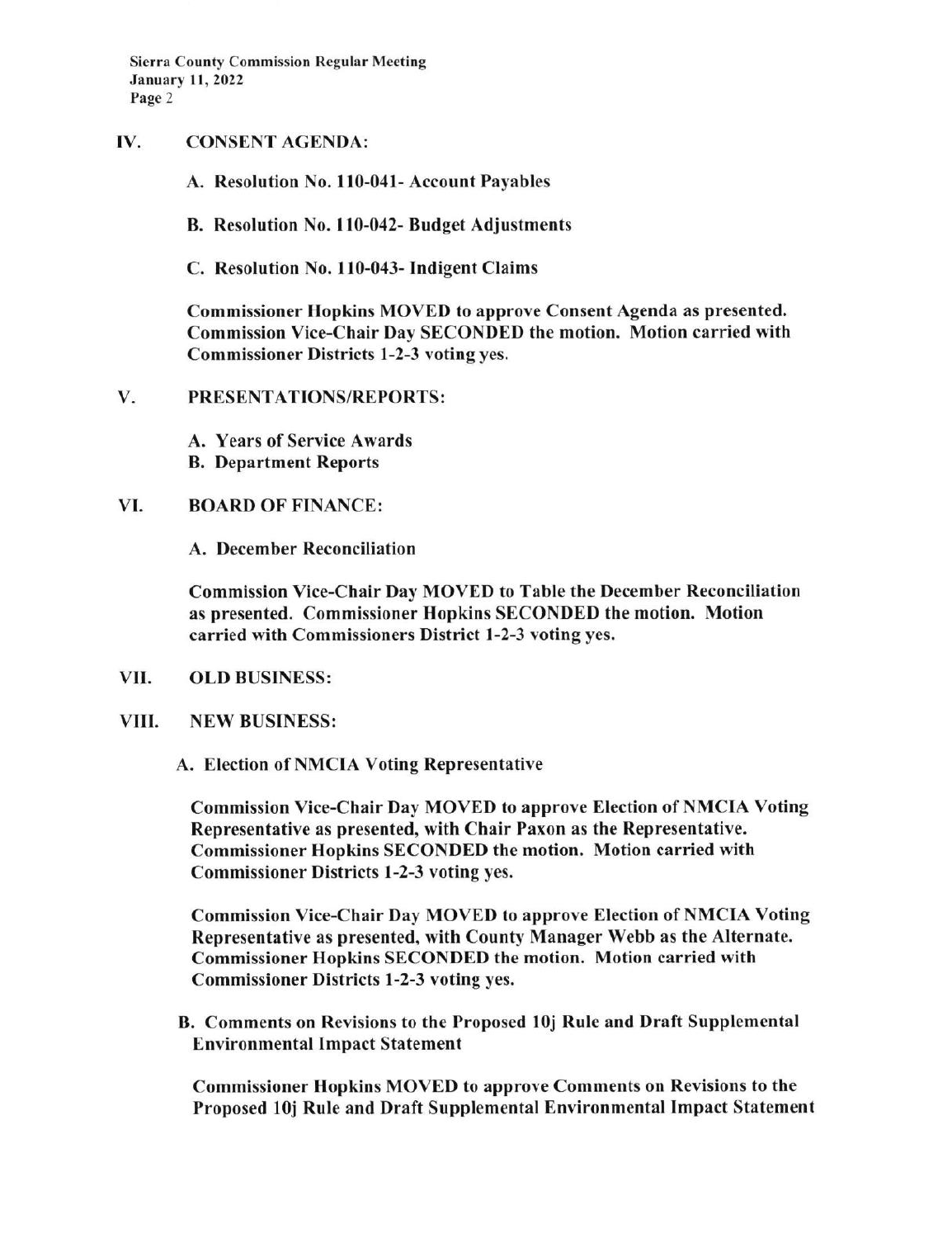> as presented. Commission Vice-Chair Day SECONDED the motion. Motion carried with Commissioner Districts 1-2-3 voting yes.

## IX. CONTRACTS - AGREEMENTS - PROCUREMENT

A. Approval of Transfer of Generac SGOl00 l05KW LP Backup Generator to the City of Truth or Consequences

Commission Vice-Chair Day MOVED to approve Approval of Transfer of Generac SG0100 105KW LP Backup Generator to the City of Truth or Consequences as presented. Commissioner Hopkins SECONDED the motion. Motion carried with Commissioner Districts l-2-3 voting yes.

B. Siddons-Las Palomas VFD-HGAC Buv-Brush Truck-Official

Commissioner Hopkins MOVED to approve Siddons-Las Palomas VFD-HGAC Buy-Brush Truck-Official as presented. Commission Vice-Chair Day SECONDED the motion. Motion carried with Commissioner Districts 1-2-3 voting yes.

C. Wagner-Road-Sourcewell-Loader-FEMA Reimbursement

Commission Vice-Chair Day MOVED to approve Wagner-Road-Sourcewell-Loader-FEMA Reimbursement as presented. Commissioner Hopkins SECONDED the motion. Motion carried with Commissioner Districts l-2-3 voting yes.

X. RESOLUTIONS - ORDINANCES - PROCLAMATIONS:

A. Resolution No. 110-044-Loan Agreement and Intercept Agreement between Sierra County and DFA for Brush Truck and Apparatus for Las Palomas Fire Department

> Commissioner Hopkins MOVED to approve Resolution No. 110-044-Loan Agreement and Intercept Agreement between Sierra County and DFA for Brush Truck and Apparatus for Las Palomas Fire Department as presented. Commission Vice-Chair Day SECONDED the motion. Motion carried with Commissioner Districts l-2-3 voting yes.

B. Resolution No. 110-045-Establish Depositories

Commission Vice-Chair Day MOVED to approve Resolution No. I 10-045- Establish Depositories as presented. Commissioner Hopkins SECONDED the motion. Motion carried with Commissioner Districts l-2-3 voting yes.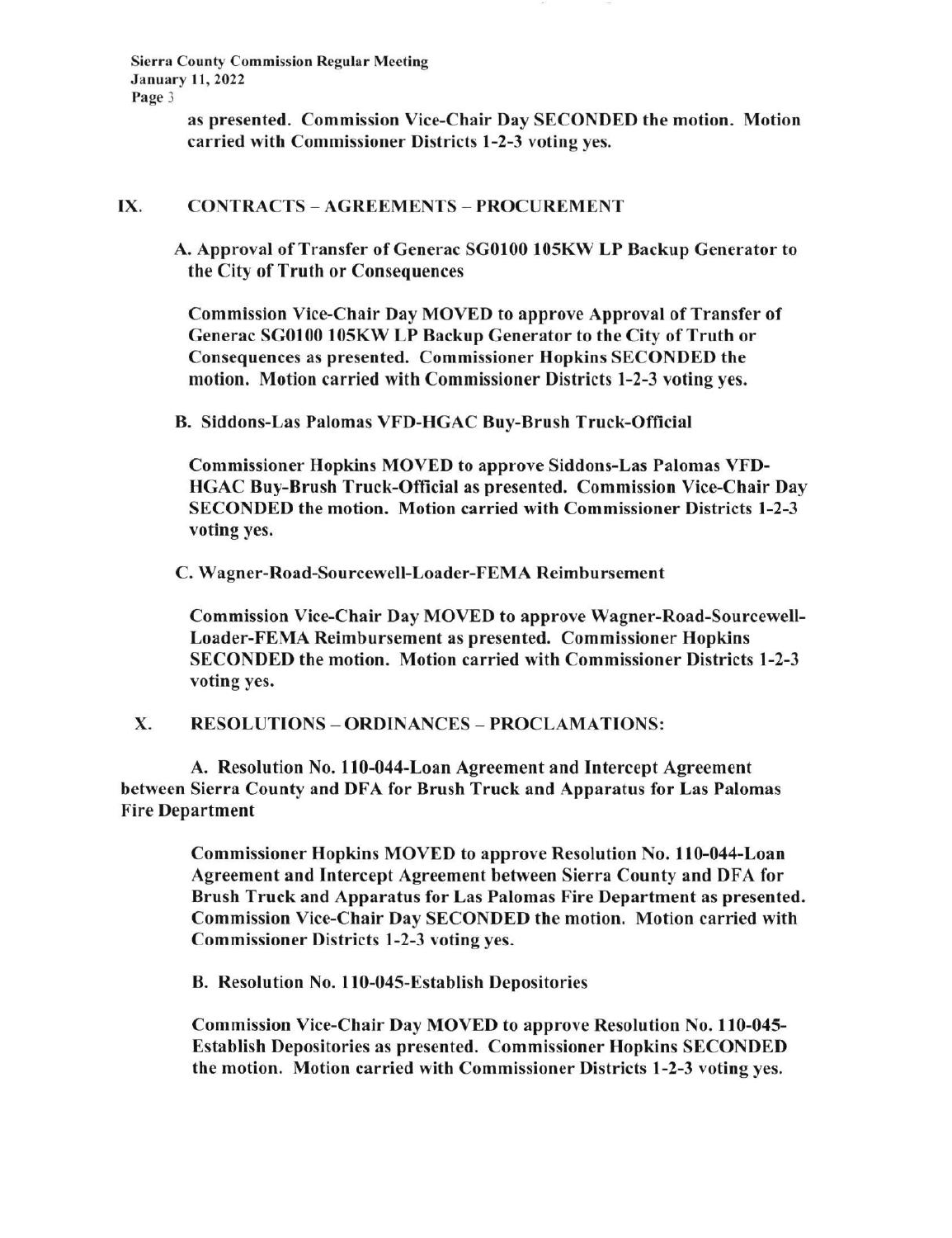> C. Resolution No. 110-046-Appointment of Chair and Vice-Chair of Sierra County Commission

Commission Vice-Chair Day MOVED to approve Resolution No. 110-046-Appointment of Chair and Vice-Chair of Sierra County Commission as presented, with Commissioner Paxon as the Chair. Commissioner Hopkins SECONDED the motion. Motion carried with Commissioner Districts l-2-3 voting yes.

Commissioner Hopkins MOVED to approve Commissioner Day as the Vice-Chair for the Commission. Commission Chair Paxon SECONDED the motion. Motion carried with Commissioner Districts l-2-3 voting yes.

D. Resolution No. 110-047-Public Notice Describing Procedures for Requests for Inspection of Public Records

Commissioner Hopkins MOVED to approve Resolution No. 110-047-Public Notice Describing Procedures for Requests for Inspection of Public Records as presented. Commission Vice-Chair Day SECONDED the motion. Motion carried with Commissioner Districts l-2-3 voting yes.

E. Resolution No, 110-048-Open Meetings Act

Commission Vice-Chair Day MOVED to approve Resolution No. 110-048-Open Meetings Act as presented. Commissioner Hopkins SECONDED the motion. Motion carried with Commissioner Districts l-2-3 voting yes.

F. Resolution No. 110-049-Parliamentary Procedures and Robert's Rules of Order

Commissioner Hopkins MOVED to approve Resolution No. 110-049-Parliamentary Procedures and Robert's Rules of Order as presented. Commission Vice-Chair Day SECONDED the motion' Motion carried with Commissioner Districts l-2-3 voting yes

G. Resolution No. 110-050-Public Participation at Sierra County Commission Meetings

Commission Vice-Chair Day MOVED to approve Resolution No. 110-050-Public Participation at Sierra County Commission Meetings as presented. Commissioner Hopkins SECONDED the motion. Motion carried with Commissioner Districts l-2-3 voting yes.

H. Resolution No. 110-051-Signature Authority on County Checks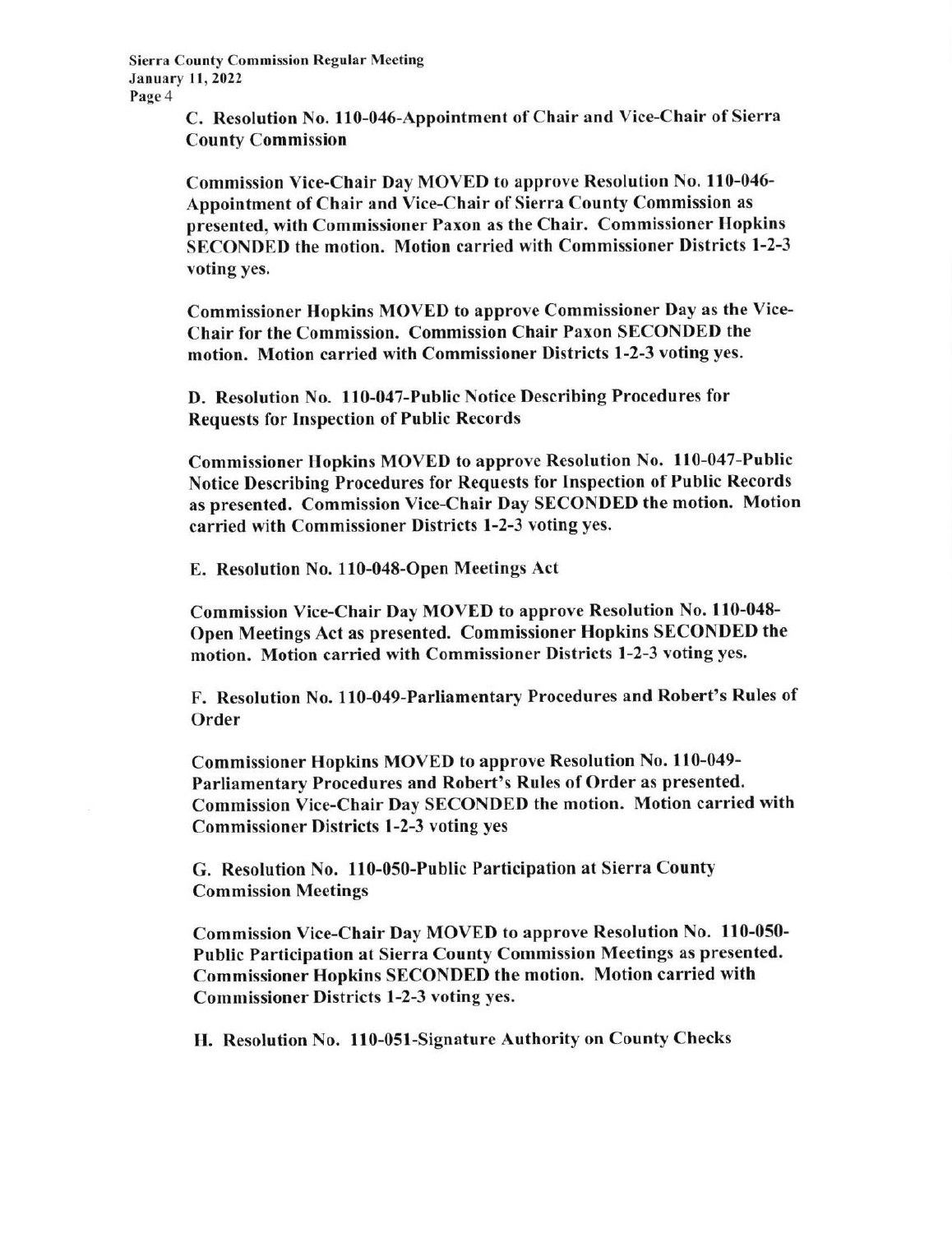> Commissioner Hopkins MOVED to approve Resolution No. 110-051-Signature Authority on County Checks as presented. Commission Vice-Chair Day SECONDED the motion. Motion carried with Commissioner Districts l-2-3 voting yes

I. Proclamation Recognizing January 23-29,2022 as School Choice Week in Sierra County

Commissioner Hopkins MOVED to approve Proclamation Recognizing January 23-29,2022 as School Choice Week in Sierra County as presented. Commission Vice-Chair Day SECONDED the motion. Motion carried with Commissioner Districts l-2-3 voting yes

#### XI. EXECUTIVE SESSION SECTION (10-I5-1E THRU H):

Commission Vice-Chair Day MOVED to go into Executive Session for Personnel, Real Estate, Pending and Threatened Litigation. Commissioner Hopkins SECONDED the motion. Roll call vote was taken with all Commissioners present voting yes.

District  $1 - Yes$ District 2 - Yes District 3 - Yes

### PENDING AND THREATENED LITIGATION:

A. BOCC v. FWS B. Alvin Ramirez and Shannon Ramirez v. BOCC

#### PERSONNEL:

REAL ESTATE:

#### XII. OPEN SESSION ACTIONS FOR EXECUTIVE SESSION:

Commission Vice-Chair Day MOVED to come back into Regular Session. Commissioner Hopkins SECONDED the motion. Roll call vote was taken' with all Commissioners present voting yes.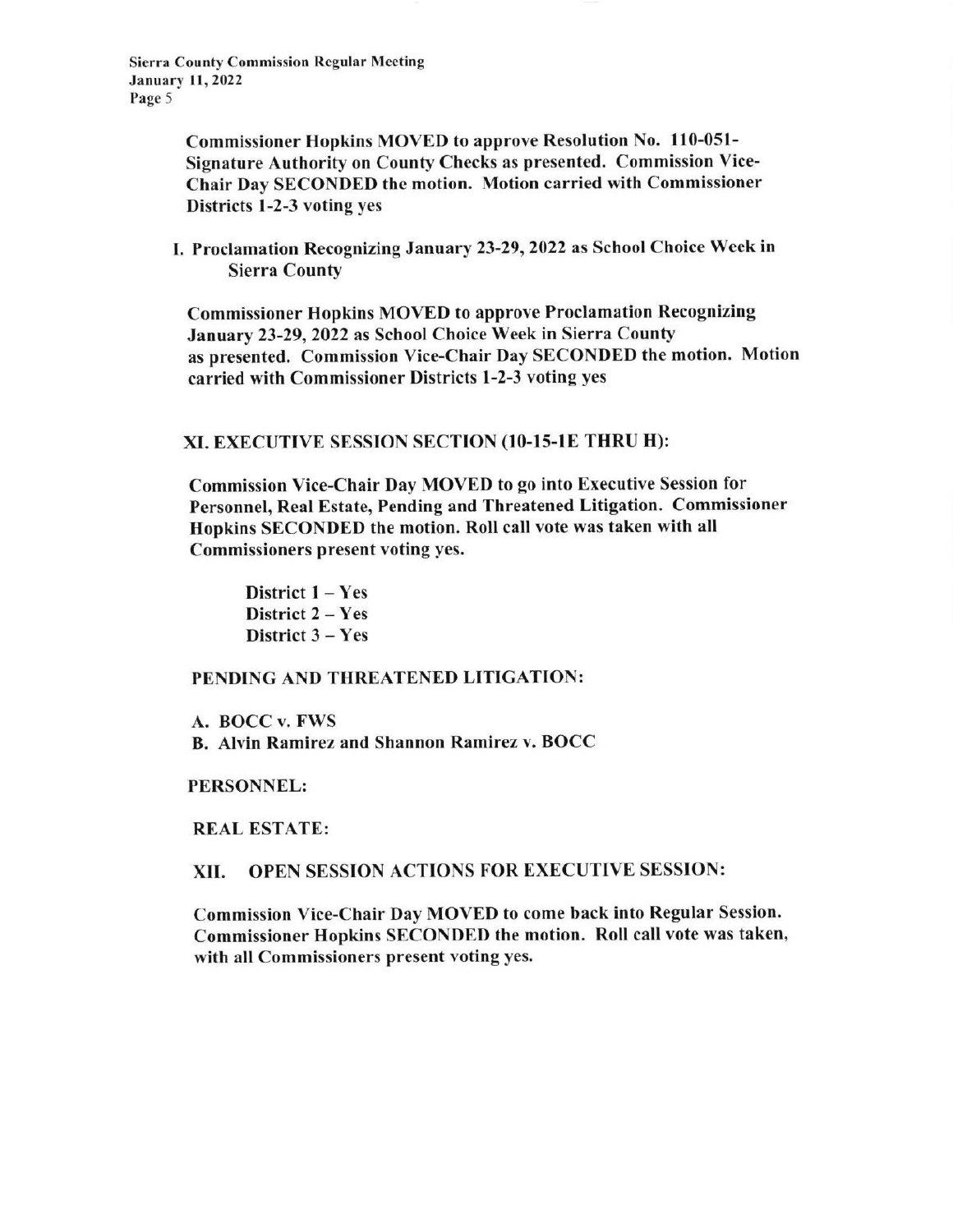# DATE AND TIME OF NEXT REGULAR SIERRA COUNTY COMMISSION MEETING: February 16, 2022

The date and time of the next Regular Sierra County Commission Meeting has been scheduled for Tuesday, February 16,2022, at l0:00 A.M. at the Sierra County Commission Chamber at 1712 N Date, Truth or Consequences, New Mexico.

Commissioner Hopkins MOVED to adjourn the meeting. Commission Vice-Chair Day SECONDED the motion.

ADJOURNMENT:

There being no further business to come before the Board, Commission Chair Paxon adjourned the meeting.